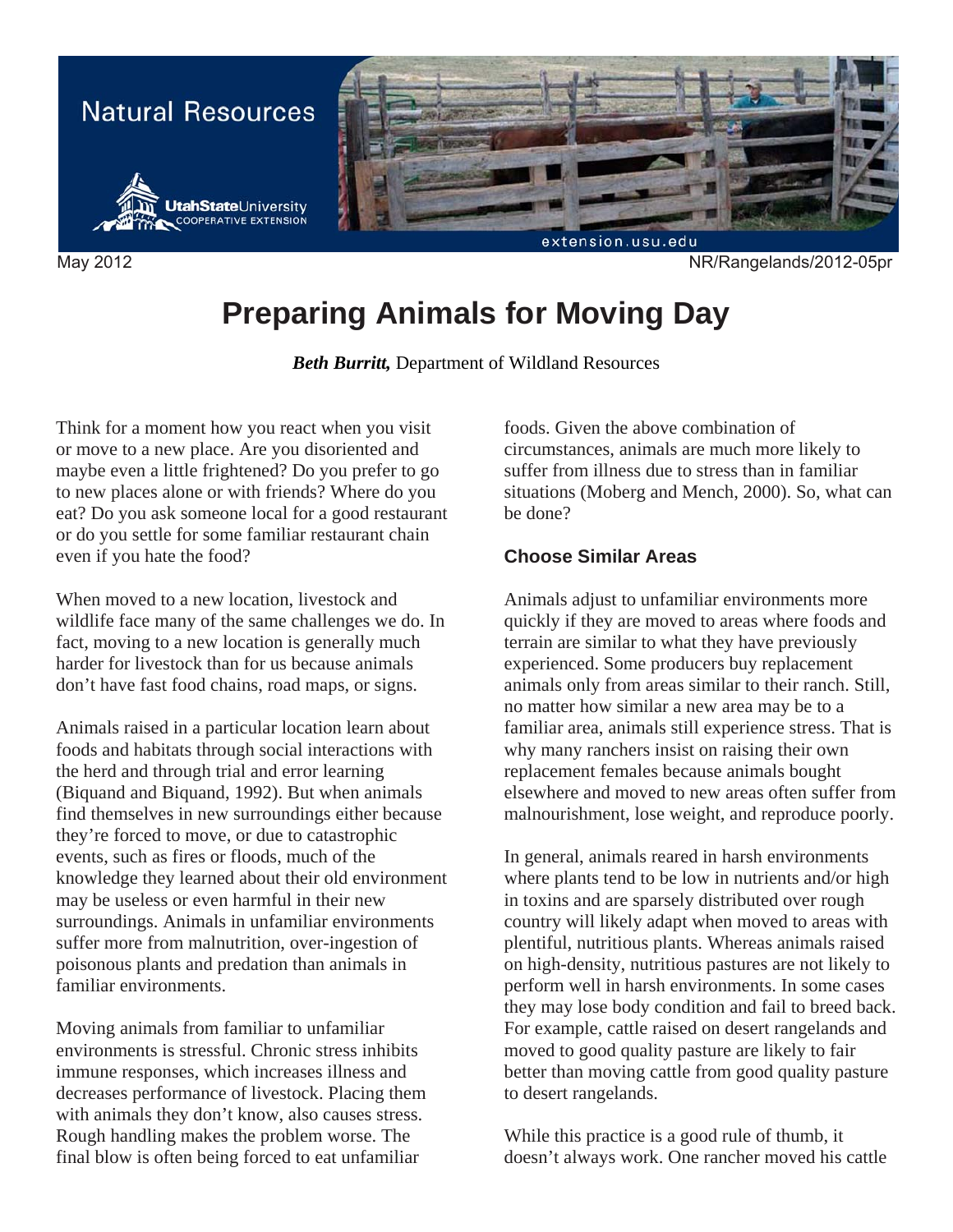herd from the mountains of Colorado to the nutritious grasslands of Nebraska. His animals lost weight and their reproductive performance was so poor that he finally sold his cows and bought a herd from the area. While it's possible his cows were simply depressed over the loss of their mountain view, this example demonstrates that animals may perform poorly in an unfamiliar location even if the location is considered prime habitat and forage for that species.

A research study in Australia provides another example of how moving animals from arid rangelands to high quality irrigated pastures can have disappointing results, at least initially. In the study, one group of heifers was raised on rangeland. A second group of heifers was raised on irrigated pastures. After weaning, both groups of heifers were moved to irrigated pastures similar to the pastures where the second group of heifers was raised. Daily gains of the pasture-reared group were comparable before and after the move. However, daily gains of range-reared heifers declined to 0.7 lbs/day when moved to irrigated pastures. Four to six weeks after range-reared heifers were moved to irrigated pastures, weight gains leveled off at 2.7 lbs/day and were similar to pasture-reared heifers (Thomas et al., 2011).

## **Provide Familiar Foods**

Preparing animals for foods they will eat in new environments improves productivity and reduces illness when animals arrive at their new location. For example, exposing young animals with their mothers to foods the offspring will eat in the feedlot increases intake (Ortega-Reyes et al., 1992). Young animals given only brief exposure with their mothers, an hour per day for five days, remember foods for at least 3 years (Green et al., 1984). Immediate acceptance of food in the feedlot helps reduce stress and illness.

If animals cannot be familiarized with new foods before moving, providing animals with familiar foods when they first arrive to new areas will help ease the transition (Burritt and Provenza, 1997). For instance, one young man sold some bulls to another man in a neighboring state. After a few weeks, the irate new owner called to discuss and cuss the poor performance of the bulls. The man was shocked and felt badly. He couldn't understand the problem. The

bulls were fine when he sold them. At that point, his grandfather suggested they take the new owner a load of hay from the home place, a once-common but bygone practice. They did, the condition of the bulls improved, and the bulls and their new owner were on their way to making the transition.

Moving animals to new environments can be devastating, as Arizona rancher, Mick Holder, discovered. During a drought he moved part of his cows 100 miles from his ranch. Many of the cattle that were moved died from poisonous plants, while the cattle at the home ranch did not. Holder didn't realize animals prefer familiar to novel foods even if the familiar foods are toxic and this response is especially true in new environments (Burritt and Provenza, 1997). When Holder moved his cattle, they ate too much lupine and locoweed because other familiar foods were not available. Furthermore, the same dose of a toxin has a greater effect in an unfamiliar environment compared to a familiar one (Siegel, 1976). Thus, cattle may have eaten amounts of toxic plants that were not lethal in the familiar environment, but lethal in the unfamiliar environment. Providing some familiar nutritious foods when the cattle were moved would have helped ease the transition.

## **Provide Role Models**

When introducing animals to a new location, it may be helpful to mix experienced and naive animals together provided the animals graze together. Animals prefer to forage with companions instead of strangers and will likely graze in separate herds if they are not familiar with each other before they are turned out together to graze (Scott and Provenza, 1995). Using older animals to model behaviors for younger animals may also be effective. One producer who runs stocker calves runs mature cows familiar with his rangeland with new stocker calves. The old cows act as lead animals for the new stockers showing them where to forage and what to eat.

## **Conclusions**

We often buy and sell animals and move them to unfamiliar environments without considering where they were raised or their previous dietary experience and then wonder why they don't perform well. Animal performance depends on the